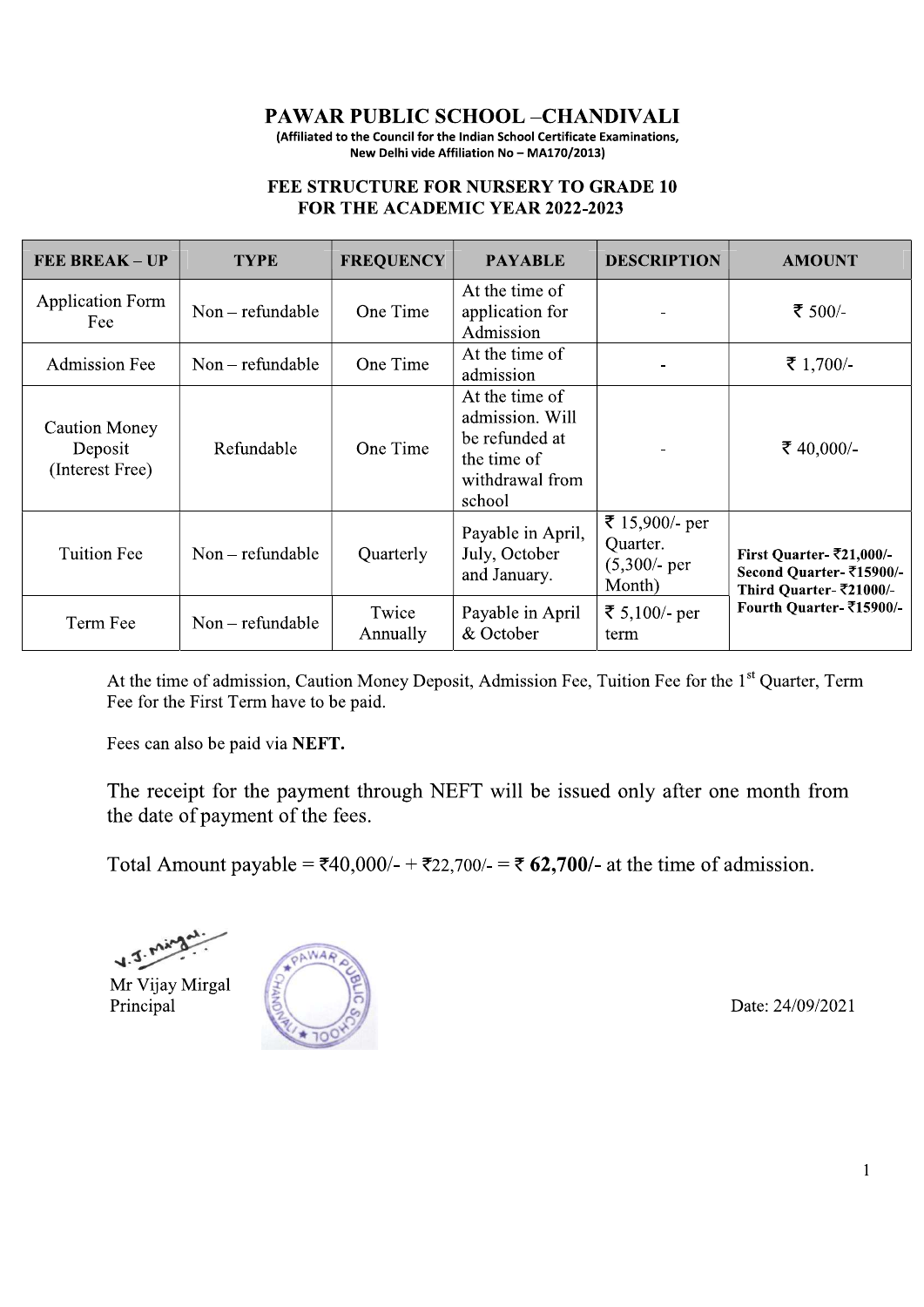## **CANCELLATION OF ADMISSION AND REFUND POLICY**

#### **01. Documents to be submitted in the event of cancellation of admission:**

Those parents who wish to cancel the admission of their ward should give a written application for withdrawal or cancellation of admission duly signed by both the parents / whoever signed the admission form, seeking cancellation of admission.

The application for withdrawal has to be accompanied by the duly filled application for the refund of caution money along with the original caution money receipt stating the name in which the refund cheque has to be issued. The caution money deposit amount will be refunded to the applicant within 10 working days, from the receipt of the application / the last day attended by the pupil, whichever is later. If the caution money receipt is lost / misplaced, then the applicant needs to submit an affidavit stating that he / she has lost the receipt. The notarised affidavit has to be made on a stamp paper of **₹100/-.**

## **02. Cancellation of new admission or existing admission before 1 st April of the school academic year (school academic year starts from 1st April of every calendar year):**

In case of the new admission, only the Caution Money Deposit and Fee other than the Admission Fee will be refunded to those who seek cancellation of admission as admission fee once paid will not be refunded under any circumstances. The refund will be processed within 10 working days from the receipt of the duly signed withdrawal application.

#### **In case of the existing admission, kindly refer to the note given below.**

### **03. Cancellation of new admission or existing admission after the beginning of the Academic Year (school academic year starts from 1st April of every calendar year):**

Kindly note that the school fee paid will not be refunded except the amount of Caution Money Deposit.

**04. In case, if the new admission is taken after 1st April of the academic year (school academic year starts from 1st April of every calendar year) and the parents wish to withdraw or cancel the admission of their ward,** then the entire school fees paid will not be refunded except the Caution Money Deposit.

#### **Note: In the above mentioned circumstance, (i.e. Point Number 02, 03 and 04), the following procedure has to be followed:**

The Application for withdrawal has to be made **in writing 30 days in advance**, before the actual date of withdrawal, failing which, one month's fee, (i.e. one month's Tuition Fee) has to be paid as notice fee. If the pupil has attended even one day or pupil's name is on school roll / records even for a day in the months of April or October, then the parent is liable to pay the Term Fee of that term along with the Tuition Fee. The school fee for the ongoing academic year till the date of application for withdrawal should be cleared, even if the student has not attended the school, since the seat is occupied by the student.